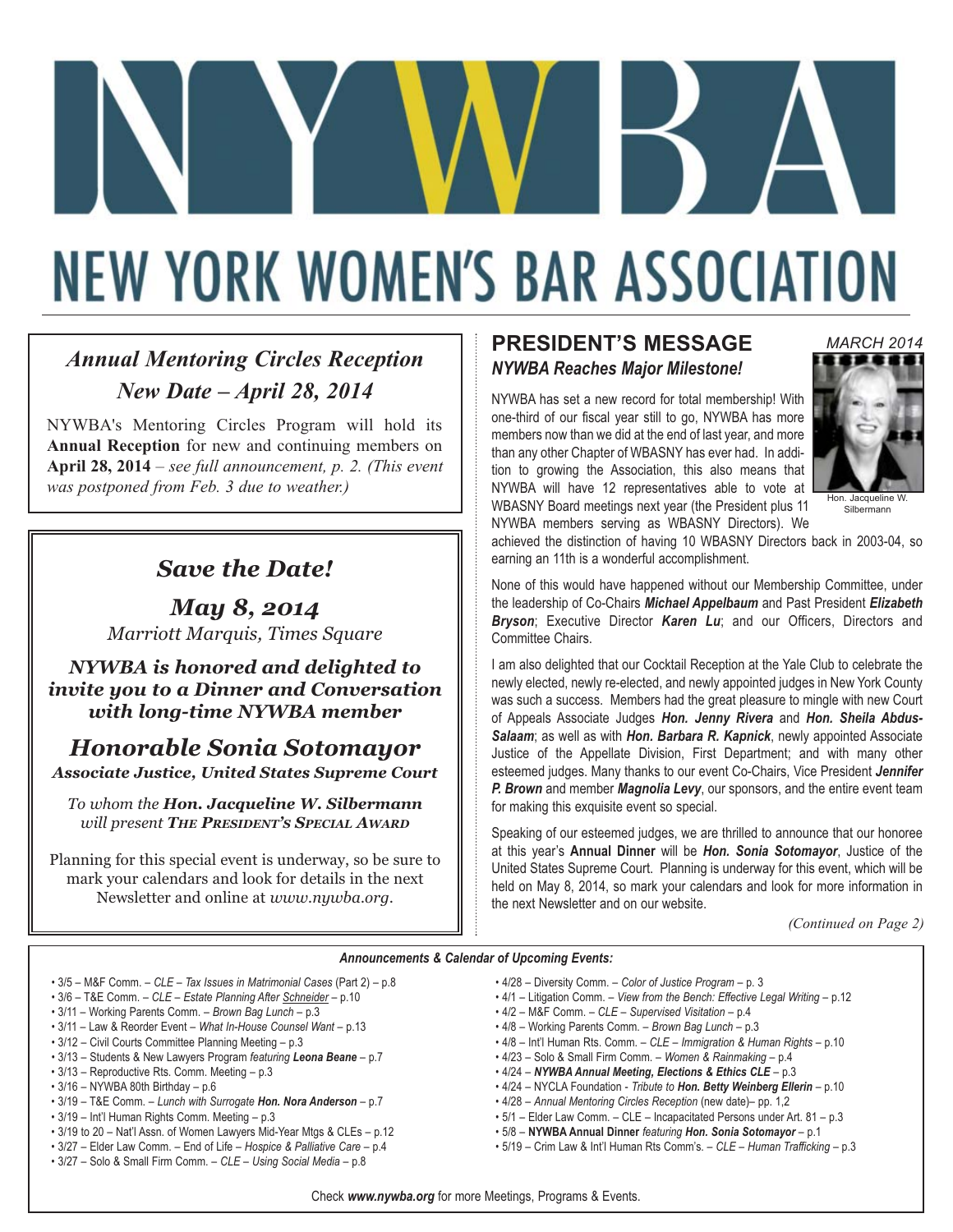### *President's Message (Continued from Page 1)* **NYWBA NOMINATIONS COMMITTEE REPORT**

At its December 4, 2013 meeting, the *NYWBA Committee on Nominations* nominated the following candidates to serve for the positions and terms stated below.

#### **OFFICERS (2014-2015)**

President: Yacine Barry-Wun Vice Presidents: Jennifer P. Brown Julie Hyman Amy B. Goldsmith Treasurer: Deborah G. Rosenthal Recording Secretary: Virginia A. LoPreto Corresponding Secretary: Myra L. Freed

#### **BOARD OF DIRECTORS**

#### **Directors – Class of 2014-2017**

Michael W. Appelbaum Susan M. Moss Elizabeth A. Bryson Francesca A. Sabbatino Hon. Laura E. Drager Hon. Jacqueline W. Silbermann Hon. Sherry Klein Heitler

#### **Director – Class of 2013-2016** *(to fill an unexpired term)*

Morgan M. Fraser

#### **Directors – Continuing in Office**

Dawn M. Cardi Kay Marmorek Jo Ann Douglas Monique McClure Felice B. Ekelman Kathryn E. Salensky Catherine M. Foti Amy Saltzman Hon. Judith J. Gische Victoria A. Turchetti Patricia Ann Grant

Leona Beane **Hon.** Kelly O'Neill Levy

#### **COMMITTEE ON NOMINATIONS**

#### **Class of 2014-2016**

Patricia Ann Grant Hon. Lisa A. Sokoloff Hon. Kelly O'Neill Levy Andrea Vacca

**Class of 2013-2015** *(to fill an unexpired term)*

Hon. Jacqueline W. Silbermann

#### **NYWBA MEMBERS OF WBASNY BOARD (2014-2015)**

| Patricia Ann Grant            |
|-------------------------------|
| Julie Hyman                   |
| Marjorie Martin               |
| Hon. Jacqueline W. Silbermann |
| Hon. Lisa A. Sokoloff         |
|                               |

The elections will be held at the Association's Annual Membership Meeting on April 24, 2014. *(See meeting notice, page 3.)*

We also hope you will plan to join members of NYWBA and other Chapters on June 6-8 at the **WBASNY Convention**, which will feature long-time member *Hon. Sheila Abdus-Salaam* as keynote speaker. Look for your invitation coming soon.

At Convention (on June 8), WBASNY will present its prestigious **Marilyn Menge Award** to *Hon. Phyllis Gangel-Jacob*. Justice Gangel-Jacob, who will be joining our Advisory Council as of June 1st, has served on the NYWBA Board for 20 years. Among other reasons, she is being honored for her role as one of the founders of WBASNY, as she was integral in forming our statewide confederation of women's bar associations in 1980. Professionally, she served as a jurist on the New York City Civil Court; New York Supreme Court; and as a Justice of the Appellate Term, First Department; and since her retirement from the bench has served as a Judicial Hearing Officer. We simply couldn't be more proud of Justice Gangel-Jacob or thankful for her extraordinary service.

We are also looking forward to our **Annual Meeting, Elections and Ethics CLE** on **April 24**. I encourage you to read the Notice to Members (p. 3), and the slate of candidates selected by our Nominations Committee (p. 2) in advance of this event. I am convinced that the incoming class of directors and officers, and in particular President-nominee *Yacine Barry-Wun*, will make our organization proud.

Our membership year continues through May 31st, so be sure to renew if you haven't yet done so. Plus, anyone who joins as a NEW member between now and the end of May 2014 will automatically have their membership extended through May 31, 2015! Let's keep up the pace and set a new record for the end of the year.

In the words of Justice Ruth Bader Ginsburg, I am confident in saying that we are well equipped to continue to "even the playing field" in society and in the workplace, and work to ensure "that women have an equal chance to aspire to follow their dreams."

Jackie

### *Annual Mentoring Circles Reception*

**Monday, Apr. 28, 2014, 6:00 p.m.** *(New Date – postponed from Feb. 3 due to weather)*

#### **Covington & Burling LLP**

New York Times Building, 620 Eighth Avenue, NYC (between 40th & 41st Street)

#### **RSVP at** *www.nywba.org/MentoringCircles*

NYWBA's Mentoring Circles Program allows members at all stages of their careers to join with their peers to foster their personal and professional development. Members benefit from direct mentoring as they share ideas for meeting challenges in their careers and personal lives in a supportive and encouraging environment. This year's Reception will feature an insightful discussion led by an author who has researched and developed tools and techniques for staying resilient and productive even under chaotic and ever-changing circumstances:

#### **Sharon Melnick, Ph.D.**

Author of the Highly-Acclaimed Book *Success Under Stress: Powerful Tools for Staying Calm, Confident and Productive When the Pressure's On*

The Reception is open at *NO CHARGE* to all *current* members\* who expressed an interest during the open enrollment period. Register for the Reception at *www.nywba.org/MentoringCircles*.

\* If you are not a current member, join or renew before the Reception using our secure online membership form - *www.nywba.org/Membership*.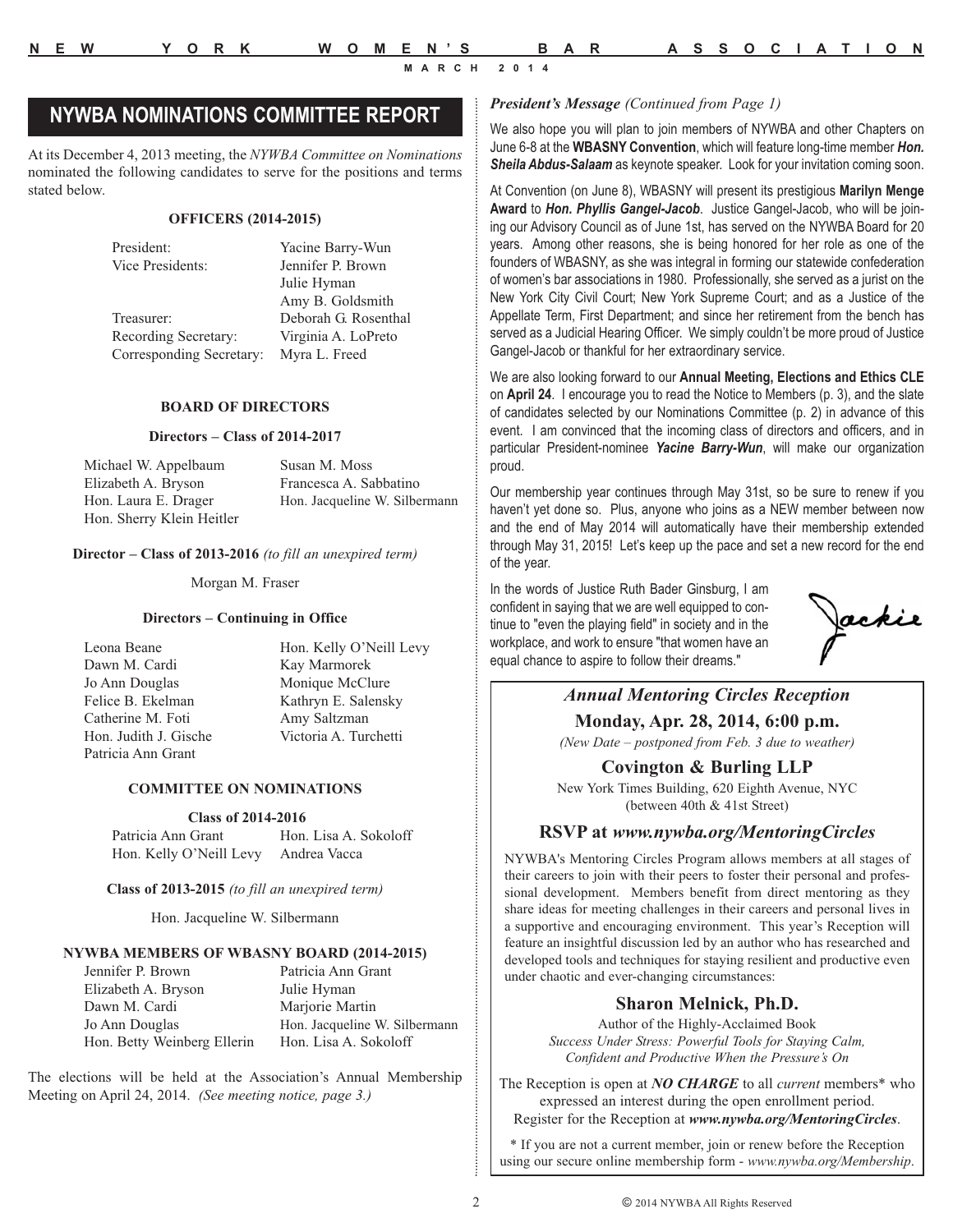### **COMMITTEE NEWS**

• The **Civil Courts Committee** will meet on **Mar. 12** at 1:00 p.m. to plan future events (see web calendar). Email *CivilCourtChairs@nywba.org* for details & to RSVP.

• The **Criminal Law Committee** will present a CLE on *"Human Trafficking"* on **May 19.** (Planning underway; see web calendar for details as they are finalized.)

• The **Diversity Committee**, under the leadership of *Ami Prabhu Mahabaleswara* and *Marjorie Martin*, will present a *"Color of Justice Program"* on **Mar. 28** to provide female high school students with mentoring and info about the practice of law (see web calendar).

• The **Elder Law & Disabilities Committee** will sponsor a CLE entitled *"End of Life Care: Wishes Wants and Needs, Hospice and Palliative Care Experience"* on **Mar. 27** at 6 p.m. (see notice, p. 4). On **May 1**, the Committee will present *"Counsel to Alleged Incapacitated Persons in Article 81 Proceedings"* (see web calendar).

• The *International Human Rights Committee* will meet **Mar. 19** at 6 p.m. On **Apr. 8**, it will present a CLE on *"Immigration and Human Rights.*" Email *IntlChairs@nywba.org* for details about the meeting and CLE, and to RSVP. The Committee will also co-sponsor the Criminal Law Committee's CLE on *"Human Trafficking"* on **May 19** (see above).

• The **Litigation Committee** will present *"A View from the Bench: Effective Writing for Motion & Appellate Practice"* on **Apr. 1** (see notice, p.12).

• The **Matrimonial & Family Law Committee** will sponsor a CLE entitled *"Basis Tax Issues for the Matrimonial Lawyer - Part II"* on **Mar. 5** at 6:00 p.m. (sold out; see notice, p. 10). The Committee will present *"Supervised Visitation: Does it Help?"* on **Apr. 2** at 6 p.m. (see notice, p. 4). The Committee has rescheduled the CLE *"What to do about the Post-Judgment Blues"* to **Jun. 4** at 6 p.m. (see notice, p. 12). See web calendar for program details.

• The **Mentoring Committee's Annual Mentoring Circles Reception** has been rescheduled to **Apr. 28** at 6 p.m. (see notice, pp. 1, 2).

• The **Professional Ethics & Discipline Committee** will present an Ethics CLE on **Apr. 24**, immediately after the *Annual Meeting & Elections*. (Planning underway; see web calendar for details as they are finalized.)

• The **Reproductive Rights & Women's Health Committee** will meet on **Mar. 13** at 6:30 p.m. at Rottenstreich & Ettinger LLP, 150 East 58th St., 21st Fl. (btw 3rd/Lexington Ave.), NYC. Email *ReproductiveRights@nywba.org* to RSVP.

• The **Solo & Small Firm Practice Committee** will host a CLE on *"How to Effectively and Ethically Use Social Media"* on **Mar. 27** at 6 p.m. (see notice, p.8). The Committee presents *"Women and Rainmaking"* on **Apr. 23** at 6 p.m. (see notice, p.4).

• The **Students & New Lawyers Committee** meets on the second Thursday of most months. The next meeting, on **Mar. 13** at 6:00 p.m., will feature *Leona Beane, Esq.* (see notice, p.7).

• The **Trusts & Estates Committee** will co-sponsor a CLE entitled *"Attorneys Beware: Estate Planning After Schneider"* on **Mar. 6** at 6:30 p.m. (see notice, p.10). The Committee will host *"Lunch with New York Surrogate Judge Hon. Nora Anderson"* on **Mar. 19** at 1 p.m. (see notice, p.7).

• The **Working Parents Committee** will hold a *"Brown Bag Lunch Meeting"* on **Mar. 11** at 12:30 p.m. Email *WPChairs@nywba.org* to RSVP. It also plans to hold similar meetings on **Apr. 8**, **May 13** and **Jun. 10** at 12:30 p.m., so mark your calendars. (See web calendar for locations.)

#### **OTHER EVENTS**

• **Law & Reorder** – **Mar. 11** – *"What In-House Counsel Want"* (see p.11)

- **WBASNY Board & Committee Meetings Mar. 15** (see web calendar)
- **Nat'l Assn of Women Lawyers Mar. 19-20**  *Annual Meeting & Programs* (see p.12)
- **NYWBA Annual Meeting & Elections Apr. 24** (see notice, at right)

• **NYCLA Foundation Fundraiser** – **Apr. 24** – *"Tribute to Hon. Betty Weinberg Ellerin"* (see p. 10)

• **NYWBA Annual Dinner** – **May 8**, featuring *Hon. Sonia Sotomayor* (see p. 1)

### **NOTICE TO MEMBERS – ANNUAL MEETING & ELECTIONS**

The **NYWBA Annual Membership Meeting** will be held on **April 24, 2014**, when the President & Treasurer will present reports on the State of the Association and its finances, and the Association will hold elections for Officer, Director, and Delegate positions. *(See p.2 for the NYWBA Nominations Committee Report, which includes a list of all open positions, terms of office and nominees, as well as a list of Directors continuing in office.)*

Article XIV, Section 1 of the By-Laws provides that only members who are in good standing and whose membership dues were received by *January 31, 2014* may vote at the Annual Meeting.

Article XVII, Section 10 of the By-Laws provides that any fifty members eligible to vote at the Annual Meeting may, by a writing delivered to the Corresponding Secretary not less than *forty days* prior to the Annual Meeting, propose candidates for officer or director positions to be voted on at the Annual Meeting. Such petition must be *received* no later than *March 15, 2014* and must be addressed to Corresponding Secretary Virginia A. LoPreto, New York Women's Bar Association, The Chrysler Building, 132 East 43rd Street, # 716, NYC 10017- 4019.

The Annual Meeting and Elections will be held at **Frankfurt Kurnit Klein & Selz, PC**, 488 Madison Avenue, 10th Floor, NYC (btw 51st/52nd St). Immediately after the elections, NYWBA will present an Ethics CLE Program *(details to be announced soon).*

### **WELCOME NEW MEMBERS**

Naomi M. Ages Amanie Arkarah Gillian Burns Christin Cahill Liza S. Camellerie Abigail K. Cannon Dorina Cela Lainie E. Cohen Chad L. Edgar Monica L. Feltz Tiffany A. Hawks Michaelan Hill Bettina D. Hindin Yana Izmaylov Alexandra Jiga Angela Jun Philip Katz Lisa Khandhar Judy H. Kim Amy M. Kramer

Paul Kurland Domenique Moran Kate S. Nowaldy Lindsay Pfeffer Rachel P. Reiser Danielle M. Rodriguez Lisa M. Roscoe Ellen Russell Colleen Samuels Hon. Phyllis K. Saxe Thomas D. Shanahan Monica D. Shulman Hon. Adam Silvera Joy A. Thompson Stacy L. Weiss Amy Weiswasser Caroline Werner Michelle W. Witten Bin Na Yin

*as of 02/24/2014*

# **SUSTAINING MEMBERS**

With their generous contributions, our sustaining members make it possible for us to accomplish so much more. We honor and thank them for their support.

Mudita Chawla Chad L. Edgar Harold A. Mayerson Diane Meyers

Hon. Phyllis K. Saxe Pamela M. Sloan Alexis M. Wolf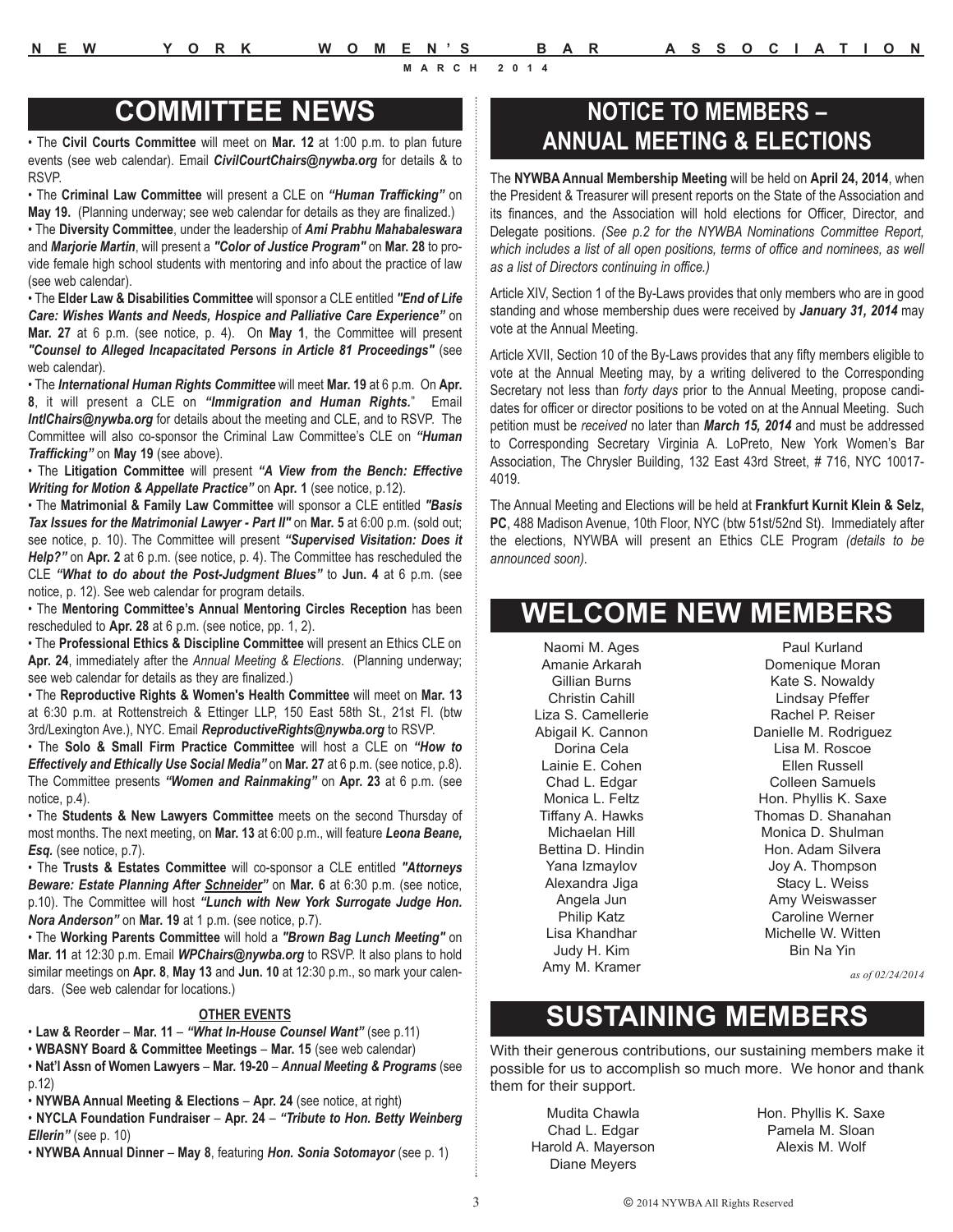#### **NYWBA Elder Law and Disabilities Committee**

#### *presents*

### *"End of Life Care: Wishes Wants and Needs, Hospice and Palliative Care Experience"*

NYWBA's Elder Law and Disabilities Committee has retained the distinguished *Victoria Assumma* to speak about the emotional hospice care experience. Ms. Assumma is the Director of Social Work Services in Westchester and Putnam Counties. This program will be sure to provide invaluable information regarding end of life care.

| Date: Thursday, Mar. 27, 2014             |
|-------------------------------------------|
| <b>Time:</b> $6:15 \text{ p.m.}$          |
| Place: Newman Ferrara, LLP                |
| 1250 Broadway, 27th Floor, NYC            |
| Cost: Free for Members*                   |
| <b>RSVP:</b> Email Committee Co-Chairs at |
| ElderLawRSVP@nywba.org.                   |

\*If you are not a current member, join or renew using our secure online membership form at *www.nywba.org/Membership.*

#### **NYWBA Matrimonial and Family Law Committee**

#### *presents*

### *"Supervised Visitation: Does it Help?"*

NYWBA's Matrimonial and Family Law Committee presents a panel discussion on supervised visitation, including therapeutic visitation, with an emphasis on the role of the Court, the supervisors, and the attorneys, particularly the attorney for the child(ren). The panel will be headed by *Hon. Deborah A. Kaplan*, a matrimonial judge sitting in New York County. Other panelists include *Bettina Thomsen*, LMSW, assistant director of Comprehensive Family Services, and *Virginia A. LoPreto, Esq*.

| Date:         | Wednesday, Apr. 2, 2014                             |
|---------------|-----------------------------------------------------|
| Time:         | $6:00$ p.m.                                         |
| <b>Place:</b> | Blank Rome, LLP, The Chrysler Building,             |
|               | 405 Lexington Ave., NYC (at 42nd St.)               |
| Cost:         | <b>Free for Members*</b>                            |
| <b>RSVP:</b>  | Email <b>MFrsvp@nywba.org</b> . Space is limited so |
|               | <i>advance registration is required.</i>            |
|               |                                                     |

\*If you are not a current member, join or renew using our secure online membership form at *www.nywba.org/Membership*.

### **NYWBA Solo & Small Firm Practice Committee**

*presents*

### *"Women and Rainmaking"*

Join Co-Chairs *Jocelyn L. Jacobson* and *Elisabeth Ames* as the Committee provides invaluable advice on helpful and practical tips for starting and growing a solo or small practice. Existing and prospective members\* are welcome. Don't forget to bring your business cards!

| Date:         | Wednesday, April 23, 2014                                   |
|---------------|-------------------------------------------------------------|
| Time:         | $6:00$ p.m.                                                 |
| <b>Place:</b> | Reitler Kailas & Rosenblatt, LLC                            |
|               | 885 Third Ave., 20th Fl. (btw 53/54th St.) NYC              |
|               | <b>RSVP:</b> Send an email to <b>SSF Chairs</b> @ nywba.org |
|               |                                                             |

\*If you are not a current member, join or renew using our secure online membership form at *www.nywba.org/Membership*.

### **FOUNDATION HOSTS SUCCESSFUL BREAKFAST EVENT WITH LAWYER AND NEW AUTHOR HELEN WAN**

### *by Martha E. Gifford*

The NYWBA Foundation presented another successful event in its "Breakfast Series" when gathering on September 24, 2013 to discuss attorney Helen Wan's newly published book, *The Partner Track: A Novel.* Ms. Wan is Associate General Counsel at the Time Inc. division of Time Warner Inc. Before that, she practiced corporate law and media law at major New York law firms. Her essays and book reviews have been published in *The Washington Post* and other venues. *The Partner Track* is her first novel. Friends and supporters of the Foundation thoroughly enjoyed Ms. Wan's discussion about the focus of the book and how she came to write it. Ms. Wan captivated attendees when discussing how and why she made the brave leap from lawyer to author.

Practicing attorneys will have no trouble relating to the story told in *The Partner Track*. The book's protagonist, Ingrid Yung, is a Chinese-American woman immersed in the most prestigious transactional work and about to make partner at her elite Manhattan law firm. She has ultimately accomplished the "American Dream" in her immigrant parents' eyes. But an event at the firm's summer outing creates a public relations disaster, and damage control includes management's decision to put Ingrid in charge of a diversity initiative that takes her away from the deal work that was going to cement her promotion. Ingrid then faces a series of obstacles in her personal and professional life that result in a truly mesmerizing read.

At the breakfast, Ms. Wan read two extended excerpts from the book, one of which – a beautifully written conversation between Ingrid and a younger, less successful Chinese-American female associate who is looking for help – truly make the reader think "that could have been me." She said the characters and events are not real, but she strived to create the effect of realism to illustrate her themes. She also answered questions at length. As at prior Breakfast Series events, a number of young women from Washington Irving High School attended as guests of the Foundation and proceeded to ask enthusiastic, scholarly questions.

The Foundation would like to thank St. Martin's Press for graciously donating copies of the book for sale at the event; The Foundation further thanks the Cornell Club for co-sponsoring the event; Condon & Forsyth and Berke-Weiss & Pechman for sponsoring tables; and Condon & Forsyth for covering transportation and decoration costs at this magnificent breakfast.

*Martha E. (Meg) Gifford is a founder and Vice President of the NYWBA Foundation, Inc.; a past President and Committee Chair of WBASNY; and a past President, Director, and Committee Chair of NYWBA. She also serves on the NYWBA Advisory Council. An antitrust attorney who previously served in the U.S. Department of Justice Antitrust Division and headed the antitrust practice of a major firm, she now has solo practice concentrating in antitrust counseling and litigation.*

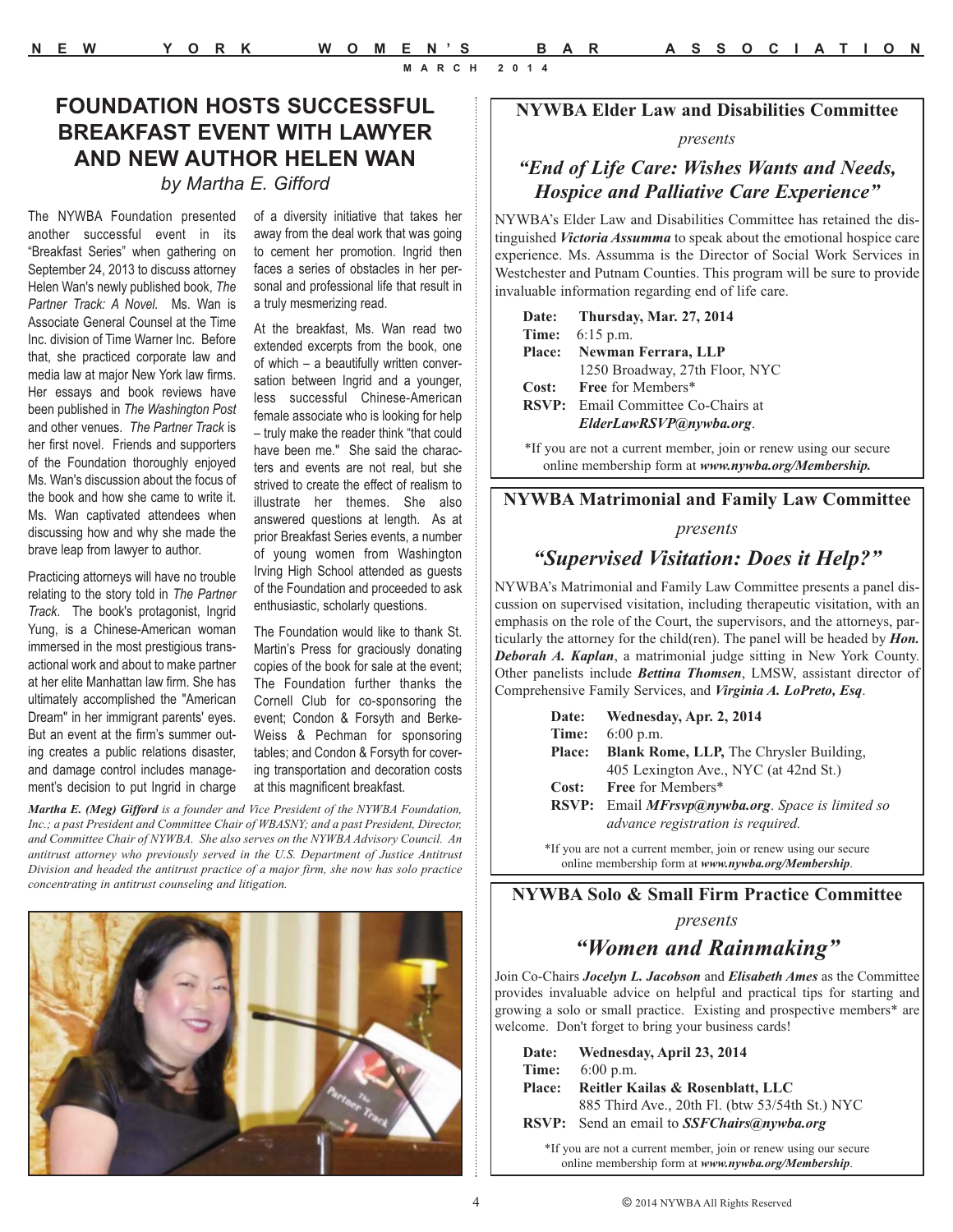### **2014 JUDICIAL COCKTAIL RECEPTION A RESOUNDING SUCCESS**

*by Magnolia D. Levy*

On February 4, 2014, NYWBA held its annual cocktail reception honoring newly elected, newly re-elected, and newly appointed judges in New York County. The event, at the Yale Club, was a terrific success, with nearly 100 members, guests, and honorees in attendance.

Vice President and event Co-Chair *Jennifer P. Brown* welcomed attendees and thanked the generous sponsors who were invaluable to the success of the evening. Vice President *Yacine Barry-Wun* recognized and congratulated the honorees, each of whom was invited to the podium amidst resounding applause.

Throughout the evening, guests mingled and networked over hors d'oeuvres and wine and had the opportunity to congratulate the many judicial honorees in attendance (see photos below).

NYWBA thanks Reception Co-Chairs Jennifer P. Brown and Magnolia D. Levy, Executive Director Karen Lu, President Hon. Jacqueline W. Silbermann, Past President Elizabeth A. Bryson, Treasurer Deborah G. Rosenthal, the Yale Club staff, and all members who worked to make this a tremendous affair!

*Magnolia D. Levy is a partner in the Matrimonial Department at McLaughlin & Stern, LLP and is a NYWBA member.* 

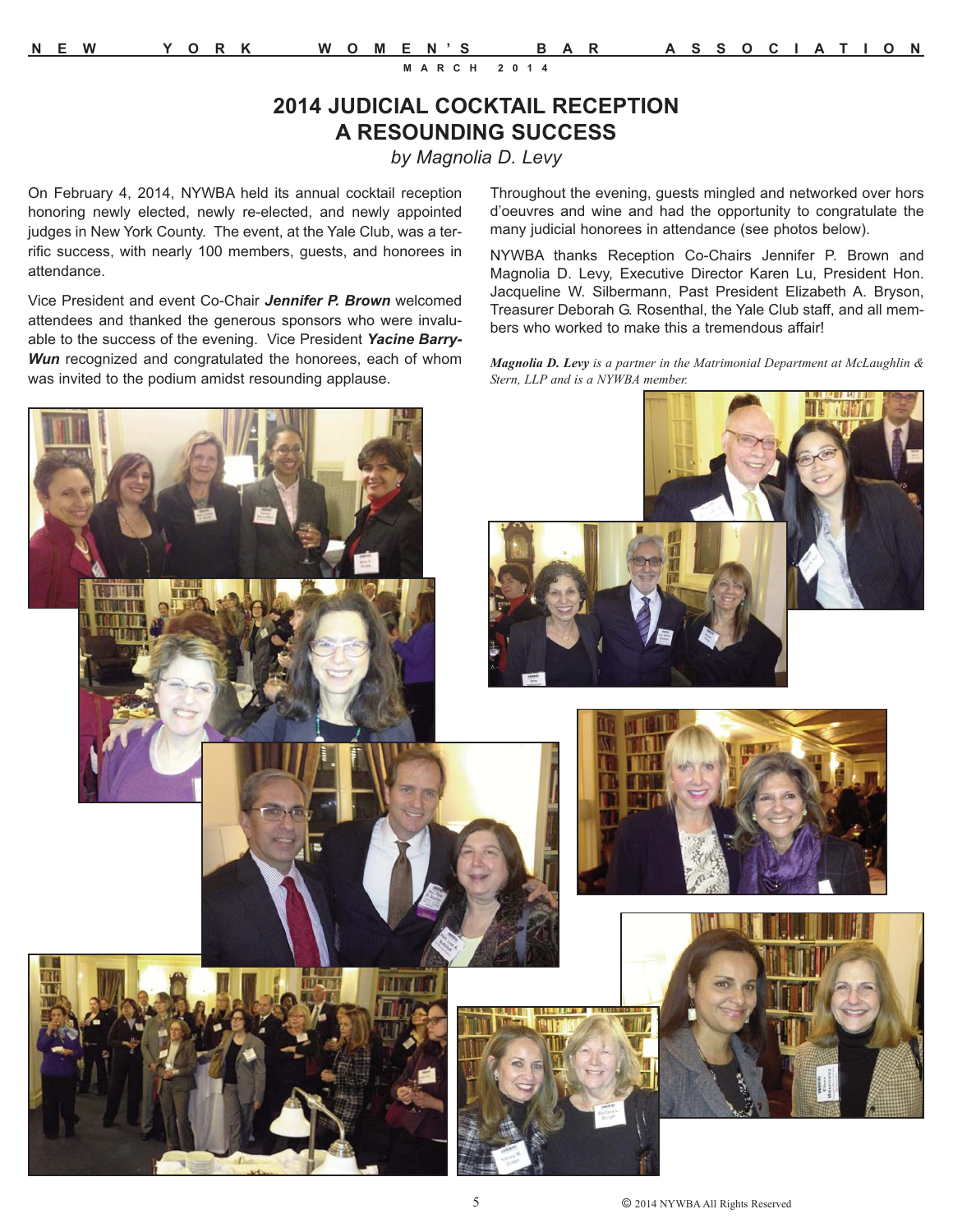### **Report From New York Women Bar Association's Foundation Fellows at the Feerick Center for Social Justice**

*by Chrissie Cahill and Jennifer Puchalski*

As New York Women Bar Association Foundation's Fellows at the Feerick Center for Social Justice, our work focused on the New York Unaccompanied Immigrant Children Project (NYUICP). As described below, through this project we have gained valuable experience in project planning and implementation, legal and policy research, development of surveys and fact-finding, and report writing.

NYUICP is organized into four working groups: Fact Finding and Research; Family Court; Pro Bono and Access to Justice; and Model State Statutes. As Fellows, we have worked closely with Olga Byrne, the Project Director, as well as with the chairs and other members of each of the working groups. We were involved in NYUICP's planning activities, beginning last fall, but especially this semester.

Engaging in the various planning activities helped us to understand the challenge of coordinating with many stakeholders and balancing different perspectives on a complex area of law and policy. Outlined below are some highlights of our work this semester.

• **Feerick Center Advisory Board Meeting.** On April 17th, we presented to the Center's Advisory Board on the NYUICP and had an opportunity to practice public speaking.

• **April 5th Stakeholder Gathering.** On April 5th, we helped convene stakeholders involved in NYUICP. We helped develop the agenda and written materials and coordinate with Working Group chairs. Most importantly, we presented on a major initiative of NYUICP, the Family Court Survey, described further below.

• **Legal Research.** One of our assignments on NYUICP was to help summarize the legal framework affecting unaccompanied immigrant children and their access to justice, public benefits, healthcare, education, employment rights, and immigration status. Specifically, we researched federal, New York State, and New York City statutes; administrative regulations; ordinances; and, policies that may affect or grant rights to these children. We invested a substantial amount of time and effort into this research, knowing that no one had compiled relevant research yet and that our endproduct would be NYUICP's first comprehensive findings on the legal issues - particularly at the state and local level - relating to unaccompanied immigrant children. Conducting this research was a great opportunity to learn how so many different systems and areas of laws intersect and have the potential to affect the education and employment of young people.

• **Fact Finding – The Family Court Survey.** A major aspect of our work at NYUICP involved gathering information from experienced practitioners directly through surveys and interviews. Specifically, we needed to learn more about ways to improve the access of abused, neglected, and abandoned immigrant children to New York State Family Courts who are eligible to pursue Special Immigrant Juvenile Status (SIJS). After speaking with stakeholders and practitioners familiar with the complicated and often frustrating practices of Family Courts, we sought to identify the particular administrative challenges faced by unaccompanied immigrant children, their families, and their legal counsel when going to Family Court to seek a "special findings order"—a prerequisite to applying for SIJS.

• In consultation with the Family Court Working Group chairs, we developed a survey aimed at identifying and describing these administrative challenges. We conducted more than twenty phone surveys. In developing and conducting the surveys, we learned much more about special immigrant juvenile law and the challenges faced by these children than we could have through research alone. We also helped synthesize the survey results, which contributed to a report completed in the fall 2013.

• **Fact Finding – Model Statutes.** Another aim of NYUICP is to develop a model state statute that addresses unaccompanied immigrant children's substantive, procedural, and systemic barriers to accessing state courts and that promotes uniformity in state proceedings concerning unaccompanied children. This is the one facet of NYUICP that does not focus on local and state practice and policy but is national in scope. To accomplish this goal, we participated in group discussions, helped develop a survey, and then carried out survey interviews.

• **Development of Grant Proposal – Work with the Fact Finding and Research Working Group.** The aim of this working group is to improve systematic fact finding and research on issues related to unaccompanied immigrant children, since much of the information currently available is either anecdotal, focused on federal policy, or found only in the social science literature. We participated in early meetings of the working group to develop a proposed needs assessment and systems mapping effort.

The Fellowship has been a meaningful experience for both of us. It provided an opportunity to work on a variety of public interest initiatives. Through NYUICP, we learned a great deal about unaccompanied, immigrant children, a small, but notable population. Not only has the Fellowship been a source of professional development for us, it has also taught us that the work of a few dedicated individuals can help improve policy and practice affecting a particularly vulnerable group of children.

*Chrissie Cahill, who graduated Fordham University School of Law in 2013, is a new NYWBA member. She is currently a Dean's Fellow at the Stein Center for Law and Ethics at Fordham University School of Law. Jennifer Puchalski is a 3L at Fordham University School of Law, and she served as a summer associate at Quinn Emanuel Urquhart & Sullivan LLP last summer.*

### *HAPPY 80TH BIRTHDAY TO THE NEW YORK WOMEN'S BAR ASSOCIATION!*

On March 16, 2014, NYWBA will celebrate its 80th birthday! In the mid-1930's, women attorneys were forbidden from joining New York bar associations. When women attorneys who had been admitted to the bar asked the leading bar association for a reason why they could not become members, they were given the odd answer that, "There are no women's restrooms." (Testimony of NYWBA Past President Hon. Hilda G. Schwartz.)

In response, six women attorneys, including Rose Lehman Stein, Hilda G. Schwartz and Florence Perlow Shientag (all of whom were eventual Presidents of the Association, and two of whom later became judges), formed the NYWBA on March 16, 1934. In 1935, NYWBA secured its official NYS documentation as a "full service bar association," with eleven women attorneys signing the NYWBA Certificate of Incorporation.

The Association's roots trace back to that small group of individuals in 1934 dedicated to making a place for women in the legal arena. We are forever grateful for these driven women, who paved the way for NYWBA to become all that it is today!

In 2014-2015, NYWBA will officially celebrate our 80th Anniversary Year. Won't you join us?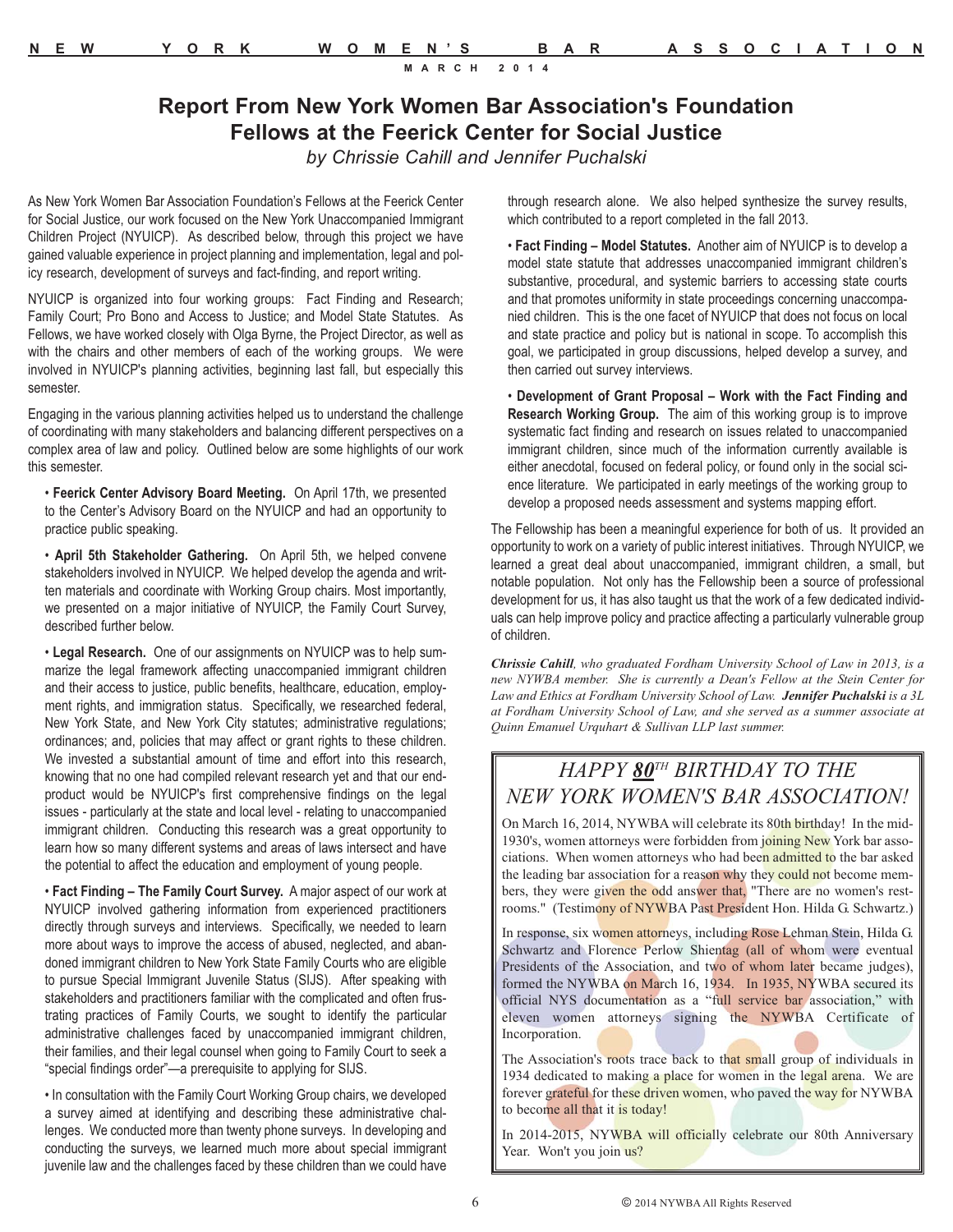#### **NYWBA Students & New Lawyers Committee Meeting**

#### *featuring*

#### **Leona Beane, Esq.**

At this meeting, Leona Beane, Esq. will lead an interactive discussion about various practices areas. With over 30 years of experience, Ms. Beane primarily deals with Trusts and Estates issues, Article 81 Guardianships, and Alternative Dispute Resolution including Mediation and Arbitration. She is on NYWBA's Board of Directors, is Co-Chair of the Trust and Estate Committee, and Chair of the ADR Committee.

#### **Date: Thursday, Mar. 13, 2014**

- **Time:** 6:00 p.m. (Due to building security restrictions, attendees will not be admitted after 6:30 p.m.)
- Place: Blank Rome, LLP, The Chrysler Building 405 Lexington Ave., NYC (at 42nd St.)

**Cost: Free** for Members\*

**RSVP:** Email *SNLChairs@nywba.org* before Mar. 12, 2014 at 5 p.m.

*The Committee thanks Blank Rome for hosting!*

\*If you are not a current member, join or renew using our secure online membership form at *www.nywba.org/Membership*.

#### **NYWBA Trusts & Estates Committee**

#### *presents*

### *"Lunch with New York Surrogate Judge"*  **Honorable Nora Anderson**

Surrogate, County of New York

Join us for an informal "brown bag" lunch featuring **Surrogate Honorable Nora Anderson**. Attendees will learn all about Surrogate's Court and have the unique opportunity to obtain guidance on estate and adoption matters, pick up tips on court appearances, and more! (Discussion of pending cases at this event is prohibited.)

| Date:         | Wednesday, Mar. 19, 2014                                         |
|---------------|------------------------------------------------------------------|
| Time:         | 1 p.m. to 2 p.m. (Please arrive by $12:50$ p.m.;                 |
|               | event will begin promptly.)                                      |
| <b>Place:</b> | N.Y. Surrogates Court, 31 Chambers St.,                          |
|               | Room 510, NYC (corner of Centre St.)                             |
| Cost:         | Free but preference will be given to NYWBA                       |
|               | members in good standing.*                                       |
|               | <b>RSVP:</b> Send name and contact info to                       |
|               | <b>TEChairs</b> (anywba.org. If you have to cancel,              |
|               | please let us know!                                              |
|               | *If you are not a current member, join or renew using our secure |

online membership form at *www.nywba.org/Membership*.

### A D V E R T I S E M E N T



# When it comes to retirement accounts, sometimes less is more.

It's easy to lose perpective when you have multiple 401(k)s and IRAs. Consolidating your retirement accounts into an Ameriprise® IRA can help you manage your complete retirement picture — and build a personal plan tailored to vour retirement dreams.

Learn how you can put your confident retirement more within reach.

Our Advisors. Your Dreams. MORE WITHIN REACH®

### Call me today at (646) 964.9470



Michael B. Salmon New York Women's Bar Association **Financial Advisor** 

|                         | 122 E 42nd St<br>New York, NY 10168 |
|-------------------------|-------------------------------------|
| $\lfloor \zeta \rfloor$ | 646-964-9470                        |
| $ \mathbf{z} $          | michael.b.salmon@ampf               |
|                         | www.ameripriseadvisor               |

s.com/ michael.b.salmon

.com

Ameriprise Financial Services, Inc. Member FINRA and SIPC. Ameriprise Financial cannot guarantee future financial results. @ 2012 Ameriprise Financial, Inc. All rights reserved.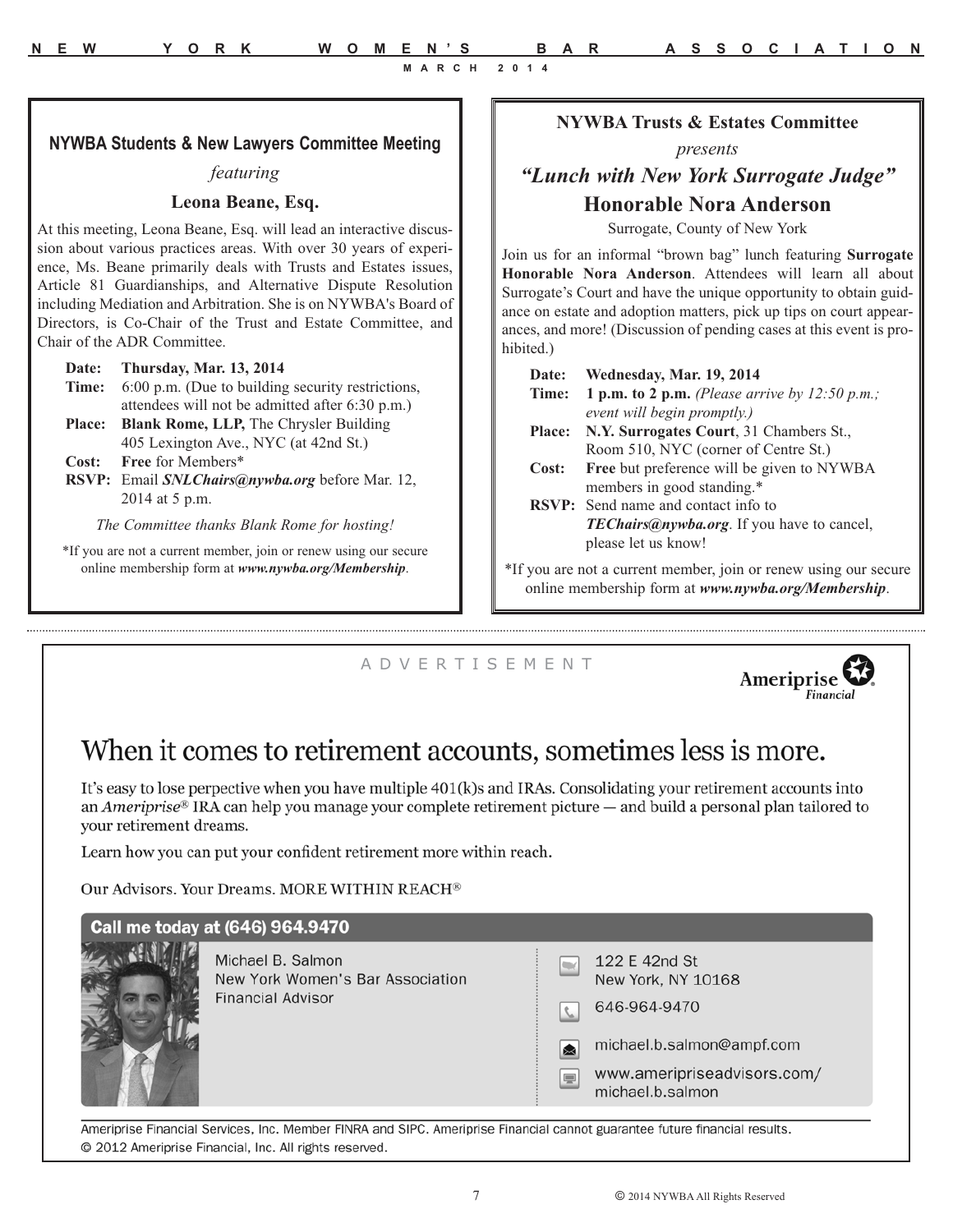**Expanding My Legal Skills: A Foundation Fellow's Update** *by Laura Ferro*

> This past fall I had the invaluable opportunity to serve as New York Women Bar Association Foundation's Fellow at an organization known as *Her Justice* (formerly inMotion). Her Justice provides free legal services for women in the areas of family, divorce, and immigration law. While at Her Justice, I gained practical legal skills and contributed to an admirable mission.

> At Her Justice, I performed a variety of tasks. My favorites included performing intake interviews and working on divorce cases. Through intake interviews, I had the opportunity to speak with individual clients directly about their specific situations and inquire into the legal advice they were seeking. Upon completing the interview, I either assigned the individual to a specific Her Justice attorney or referred the individual to another organization that might be of greater assistance based on the legal issues involved. I took satisfaction in knowing, however small my role, I helped these individuals navigate a complex legal system. This experience also greatly expanded my client interview skills and provided me with insight into the law's substantial impact on individuals.

> Through my work on divorce cases, I learned a great deal about both legal writing and client interaction. Under the supervision of staff attorneys, I witnessed and partook in all stages of a divorce case, from interviewing clients to drafting final divorce documents to managing case flow. These cases provided me with valuable insight into the day-to-day life of a practicing attorney, something that often eludes law school students confined to reading textbooks in a classroom. These divorce cases helped me realize the true need for attorneys to provide guidance to less affluent clients who have no knowledge of the legal system and are brave enough to seek a divorce from an abusive partner.

> Ultimately, this hands-on experience perfectly complemented my classroom legal education. Her Justice provided me with a practical illustration of the legal system, in general, and family and divorce law specifically. I cannot thank New York Women Bar Association Foundation enough for affording me with such a meaningful opportunity.

*Laura Ferro is a 2L at New York University School of Law.* 

### **NYWBA Solo & Small Firm Practice Committee**

*presents*

### *"How to Effectively and Ethically Use Social Media to Grow Your Practice"*

Join Co-Chairs *Jocelyn L. Jacobson* and *Elisabeth Ames* as the Committee provides advice on helpful and practical tips for starting and growing a solo or small practice Existing and prospective members\* are welcome. Don't forget to bring your business cards!

|       | Date: Thursday, Mar. 27, 2014      |
|-------|------------------------------------|
| Time: | $6:00$ p.m.                        |
|       | Place: Reitler Kailas & Rosenblatt |
|       | 885 Third Ave., 20th Fl.,          |
|       | (btw $53/54$ th St.), NYC          |
| Cost: | Free for Members*                  |
|       | RSVP: Email SSFChairs@nywba.org.   |

\* If you are not a 2014-2015 member, join or renew using our secure membership form at *www.nywba.org/Membership*.

**CLE Program presented by NYWBA Matrimonial and Family Law Committee**

*"Basic Tax Issues for the Matrimonial Lawyer - Part 2"*

featuring speakers

**Joan Lipton** 

*Partner, Forensic Litigation and Valuation Services, ParenteBeard, LLC*

### **Stacy Statkus**

*Senior Manager, Forensic Litigation and Valuation Services, ParenteBeard, LLC*

#### **Hon. Jacqueline W. Silbermann**

*Counsel, Blank Rome LLP (Former Justice of the New York Supreme Court and Administrative Judge for Matrimonial Matters for New York State)* 

### **Heidi Tallentire, Esq.**

*Associate, Blank Rome, LLP* 

This is a continuation of our must-have primer for matrimonial lawyers! At this second CLE, distinguished panelists will provide additional insights on tax law, income issues, analysis of cash flow, and enhanced earnings calculations. Panelists will provide invaluable tips on how to analyze these issues and utilize them in representing clients and handling applications for child and spousal support.

| Date:        | Wednesday, March 5, 2014                               |
|--------------|--------------------------------------------------------|
| Time:        | 6:00 p.m. (no one will be admitted after 6:30 p.m.)    |
| Place:       | <b>Blank Rome, LLP, The Chrysler Building</b>          |
|              | 405 Lexington Ave., NYC (at 42nd St.)                  |
| CLE:         | 2.0 CLE Credits* (1.5 Skills; 0.5 Prof. Practice)      |
| Cost:        | Free - NYWBA/WBASNY Chapter Members**                  |
|              | $$50 - Non-members***$                                 |
| <b>RSVP:</b> | <b>SOLD OUT</b>                                        |
| Info:        | Email MFrsvp@nywba.org for info about future programs. |
|              |                                                        |

\**CLE:* New York Women's Bar Association is a founding chapter of the Women's Bar Assn of the State of New York, an accredited CLE provider. Approval of CLE credit is pending in accordance with the requirements of the NYS CLE Board for the above-listed credit hours for established attorneys and as transitional credit hours for newly admitted attorneys.

\*\**Membership*: Members attend NYWBA CLE programs for free and receive registration priority. If you are not a current member, join or renew using our secure online membership form at *www.nywba.org/Membership*.

\*\*\**Financial Hardship Scholarships*: Full and partial scholarships based on financial need are available. For info on the guidelines and to apply, contact CLE Chair Amy. B. Goldsmith at *CLE@nywba.org* or 212-216-1135. All requests are confidential.

NYWBA wishes to acknowledge the generous gift from

### *FOUNDER AND PAST PRESIDENT HON. FLORENCE PERLOW SHIENTAG (1908-2009)*

Her financial bequest has helped to underwrite the cost of this newsletter and several CLE programs mentioned herein.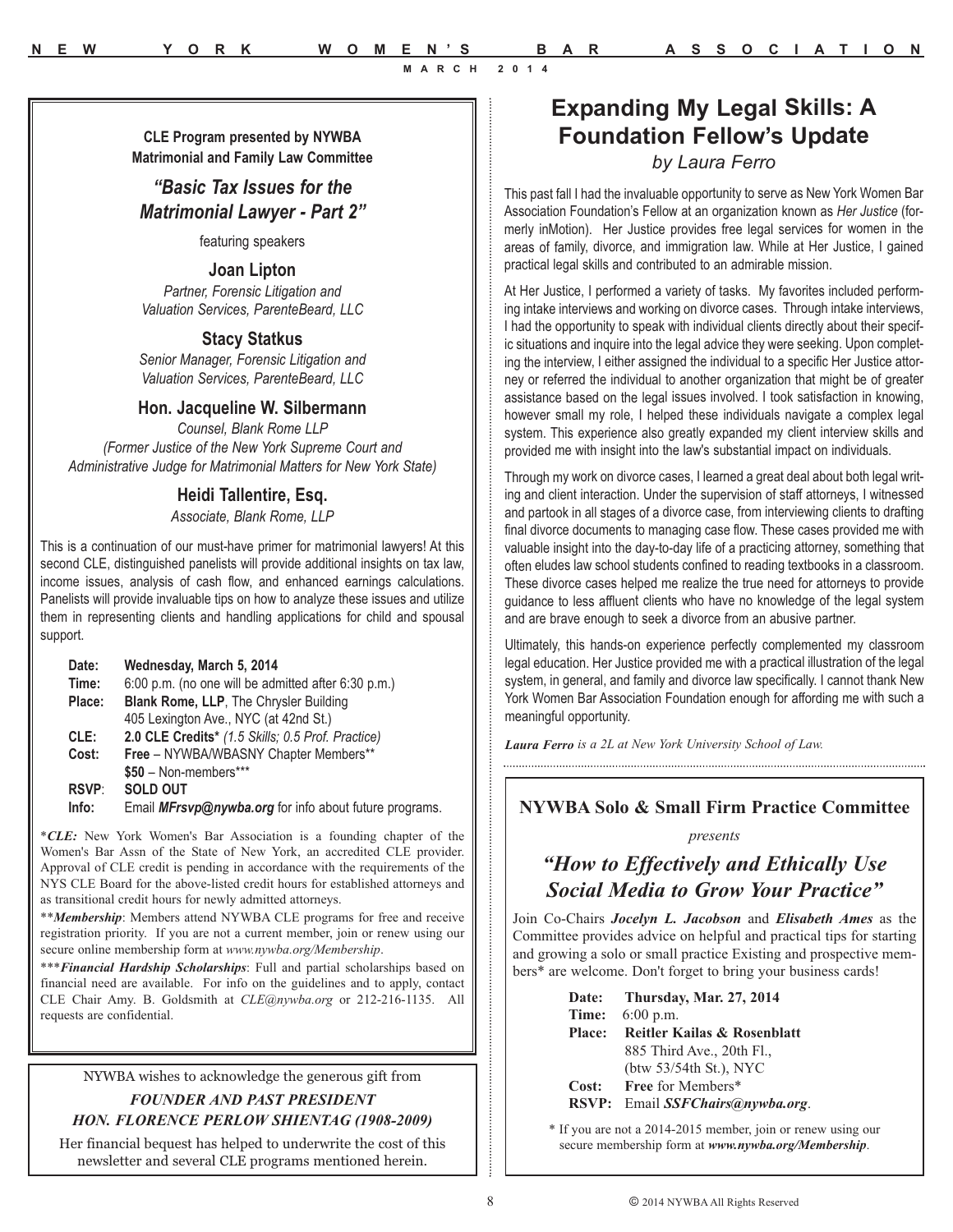### **Getting Down to Retirement Business When You're Self Employed** *by Michael Salmon*

If you call yourself a consultant, a freelancer, or an independent contractor, you're one of the growing numbers of Americans without an employer-sponsored retirement savings plan. As a solo entity, you're left without the luxury of the "employer match," which many use to help grow their retirement nest eggs. Meanwhile, the full retirement age for Social Security eligibility has been pushed out, making it more important than ever for self-employed individuals to put retirement planning strategies in place. Here are three tips to help you prepare financially for your retirement years.

#### **Max out your retirement savings**

As a self-employed worker, have you established a SEP IRA or Solo 401(k)? These retirement savings plans are not mutually exclusive, and you can contribute the maximum (as much as 25 percent of your adjusted gross income) to both plans to accelerate your savings in any given year. But, you don't need to stop there. If you're looking for more ways to save, consider a Roth IRA as a vehicle for accruing supplemental retirement savings.

With the Roth, your contributions are not tax deductible in the year in which you make them. Down the road, however, your withdrawals in retirement will be tax-free if you have met all the qualifications. Because the tax rates of the future are not entirely predictable, this is a plus. Since you can withdraw direct contributions from the Roth at any time, you needn't worry about not being able to access the money for emergencies. Earnings in your Roth account can also be withdrawn tax- or penalty-free once you reach age 59 ½ (sooner if your eligibility changes due to disability) and have had the Roth for five years or more. For 2014, you can contribute up to \$5,500 to your Roth IRA (if your income falls within certain income limits). If you are 50 or older, this maximum goes up to \$6,500.

The more you have working for your future security, and the more predictable your retirement income can be, the better. Consult your financial advisor and visit IRS.gov for more complete rules on retirement savings plans.

#### **Budget for healthcare costs**

Nearly all of us will eventually need costly medical care at one time or another, and that possibility rises in retirement. Evaluate income streams such as annuity or interest income that may help you defray eventual medical expenses. If you're within five years of leaving the workforce, it's a good idea to anticipate what your healthcare needs may be and how you will pay for those expenses.

It's important to know that regardless of your work status, you must sign up for Medicare by age 65 to avoid potentially delaying your coverage and paying higher premiums. Visit Medicare.gov to familiarize yourself with premium and deductible costs for hospital, general medical, and prescription coverage offered by the government. Talk to your insurance broker to explore supplemental plans that can help you manage deductibles and pay for services not allowed by Medicare. By all means, do what you can to maintain your health, but don't ignore the likelihood that you'll need costly medical care at some point in retirement.

#### **Keep working if you're able**

The amount of your monthly Social Security check is determined by your retirement date and how much you earned annually over your working life. This means delaying your retirement will result in a bigger monthly Social Security check. If you're in good health and enjoy working, there's no hard and fast rule that says you have to remove yourself from the workforce.

These retirement planning tips are especially important for self-employed individuals, but they also have value for workers of every variety. As more employers retreat from the business of providing extensive retiree benefits, everyone in the workforce needs to be mindful of how they will manage the bills in retirement. At the end of the day, you're the boss of your own retirement. Make your retirement finances a priority by working with a financial professional who can help you establish a solid retirement plan.



**Michael Salmon** is a Senior Financial Advisor with Ameriprise Financial, specializing in Financial Planning, Investment Portfolio Management, Retirement Planning Strategies, Estate Planning Strategies, and Saving for Education. He is an active public speaker and financial columnist. He is licensed

and registered to conduct business in NY. Based on licenses and registrations he holds, he may also conduct business in MI, MA, OR, FL, PA, NM, NC, CA, RI, CT, KY, NJ, and LA. You can reach him at 646-964-9470 or *michael.b.salmon@ampf.com*.

Ameriprise Financial and its representatives do not provide tax or legal advice. Consult with your tax advisor or attorney regarding specific tax issues. Brokerage, investment and financial advisory services are made available through Ameriprise Financial Services, Inc. Member FINRA and SIPC.

© 2014 Ameriprise Financial, Inc. All rights reserved Reprinted with permission.

### **NOTES ON MEMBERS**

NYWBA mourns the passing of Past President *Hon. Freda Silbowitz Hertz*, who passed away in December 2013. (See article, on page 11.)

NYWBA and WBASNY extend their heartfelt sympathies to *Hon. Marilyn Hoffman O'Connor* (long-time WBASNY member, current Co-Chair of the WBASNY Nominations Committee, and Past President of the Rochester Chapter) and to her family upon the loss of her son, actor *Philip Seymour Hoffman*. Condolence cards may be sent c/o WBASNY, Post Office Box 936, New York, NY 10024.

*Has something noteworthy happened to you or another member? Send your news to Newsletter@nywba.org.*

### **HAVE YOU RENEWED YOUR MEMBERSHIP FOR 2013-2014?**

Go to *www.nywba.org* and click on "Membership" to access our secure online membership form or contact our Executive Director: *ED@nywba.org* or 212-490-8202.

### **Legal Momentum IS SEARCHING FOR A NEW PRESIDENT**

**Information:** Legal Momentum is the oldest non-profit legal organization dedicated to advancing economic and personal security for all women and girls by using the power of the law and spearheading new public policies. The organization engages in judicial and legislative initiatives in five main areas, namely, poverty, violence, workplace rights, the justice system, and education and training equity. The organization also sponsors programs involving gender bias and immigration policy, international human rights for women at home, reproductive justice, and sexuality and family rights.

**Past President:** Elizabeth Grayer proudly served as the organization's president for three years, ending her tenure on December 31, 2013.

**How to Apply:** If you are interested in applying for this position, please send your resume to Janice Ellig of Chadick Ellig at *Ellig@chadickellig.com*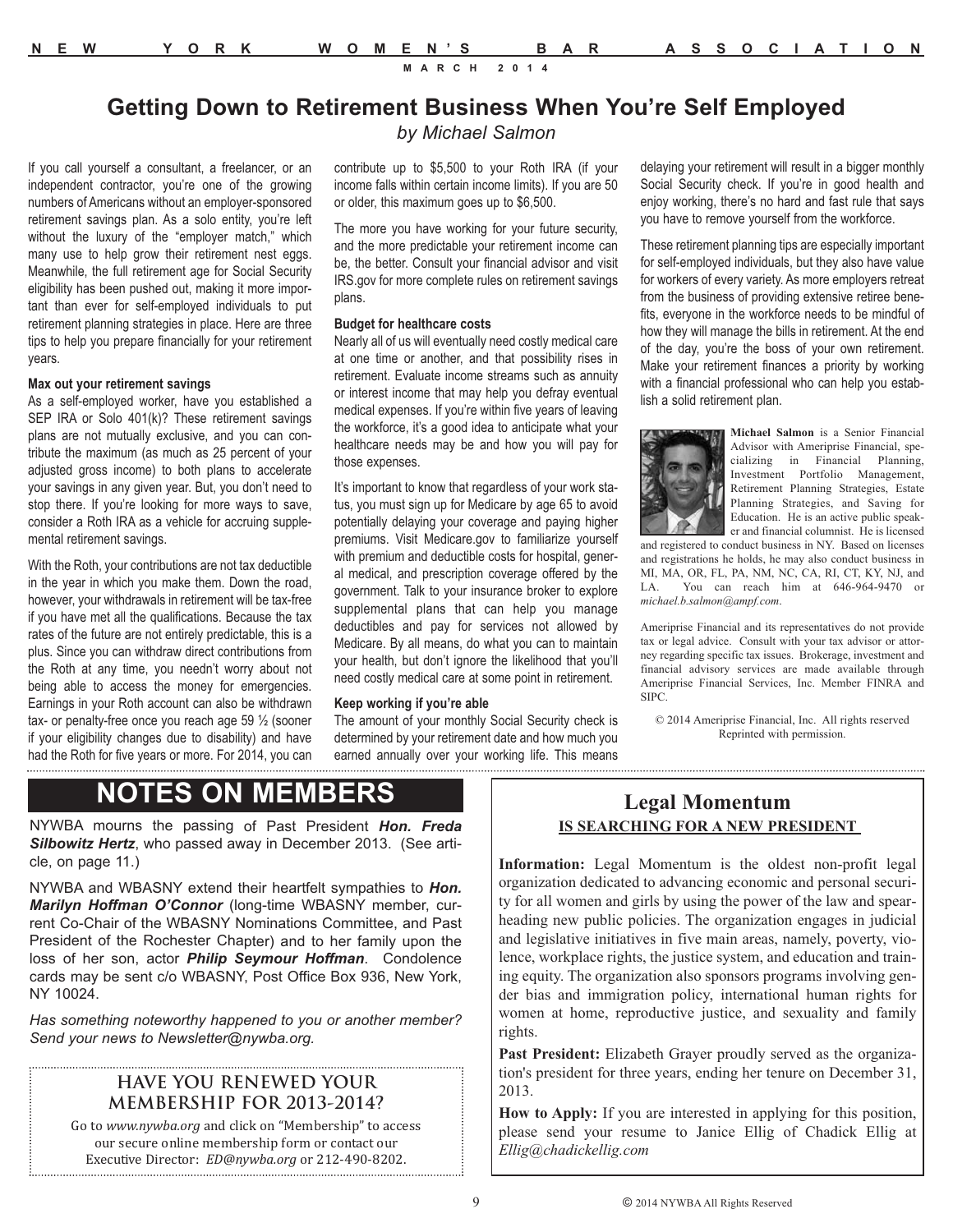### **NYWBA Trusts & Estates Committee is proud to co-sponsor a CLE Program**

### **Attorneys Beware: Estate Planning After** *Schneider*

### *featuring*

**Erin Gilmore Smith, Esq. Fiduciary Trust Company** 

Join us at this dynamic and exciting program to discuss the impact of *Schneider v. Finman* on estate planning practitioners. The course will address the evolution of the privity requirement and the unanswered questions raised by this landmark case. Attendees will learn valuable information about various theories and bases of liability in the estate planning area.

| Date:         | Thursday, March 6, 2014                               |
|---------------|-------------------------------------------------------|
| Time:         | 6:30 p.m. to $8:00$ p.m.                              |
| <b>Place:</b> | Fiduciary Trust Company, 600 Fifth Ave., NYC          |
|               | $(b$ tw 48/49th St.)                                  |
| CLE:          | 1.0 Credits (Prof. Practice)*                         |
| Cost:         | Free - Members**                                      |
|               | \$50 - Non-members***                                 |
| <b>RSVP:</b>  | Email <b>TEChairs</b> @nywba.org for more info and to |
|               | <b>RSVP</b>                                           |
|               |                                                       |

\*CLE: Fiduciary Trust Company will be offering this CLE, not the New York Women's Bar Association.

\*\*Membership: NYWBA Members can attend this CLE program for free. If you are not a member, go to www.nywba.org/Membership to join or renew using our secure online membership form.

\*\*\*FINANCIAL HARDSHIP SCHOLARSHIPS: Full and partial scholarships based on financial need are available. For info on the guidelines and to apply, contact CLE Chair Amy. B. Goldsmith at CLE@nywba.org or 212-216-1135. All requests are confidential.

### *Thursday, April 24, 2014* **NYCLA Foundation Fundraiser - Musical Tribute to Hon. Betty Weinberg Ellerin**

New York County Lawyers' Assn. Foundation is hosting its First Annual Spring Fundraiser: *A Musical Tribute to Hon. Betty Weinberg Ellerin.* (Justice Ellerin is a NYWBA Past President.)

| Date: Thursday, April 24, 2014                                                                                   |
|------------------------------------------------------------------------------------------------------------------|
| <b>Time:</b> 6:00 p.m. Reception                                                                                 |
| 7:00 p.m. Program                                                                                                |
| Place: New York County Lawyers' Association                                                                      |
| 14 Vesey St., NYC                                                                                                |
| Cost: \$75 - Regular Ticket                                                                                      |
| \$150 - Premium Ticket, includes special seating                                                                 |
| & listing in the program.                                                                                        |
| <b>RSVP:</b> To purchase tickets, email Martha Cohen Stine<br>at <i>mstine@crsslaw.com</i> for more information. |

*Lunch with a Judge --*  **Honorable Arlene Bluth** *by Kathy M. Lynch and Francesca A. Sabbatino*

On January 23, 2014, New York County Acting Supreme Court *Justice Arlene Bluth* hosted NYWBA Litigation Committee's *Lunch with a Judge Series*. Justice Bluth, a Benjamin N. Cardozo School of Law alumna, was first elected to the Civil Court of the City of New York in 2005. In January 2013, she was appointed as an acting Supreme Court Justice. She currently presides in Part 22, the motor vehicle part.

Justice Bluth shared with us her personal journey from private practice to the bench. After confronting and overcoming a health scare, Justice Bluth began to think about what she liked best about the practice of law. Upon reflection, Justice Bluth concluded she most enjoyed serving as a voice for clients. Thus, Justice Bluth strove to obtain a position in the judiciary, which would provide a forum for her to hear all sides of a story and further issue legally sound, just decisions.

Justice Bluth graciously entertained questions from event participants and disclosed some of her "Do's and Don'ts." Justice Bluth expressed that her biggest pet peeve was dealing with attorneys who are unprepared and ultimately waste the court's time. Part 22 has one of the largest caseloads in New York County, resolving 1,240 motions in 2013 alone, and, as such, time is precious. Justice Bluth commented that she genuinely appreciates attorneys who get to the crux of the issue, do not focus on tangential matters that should be conceded, and succinctly articulate grounds for the relief requested. Justice Bluth counseled attorneys to "be honest," if they do not know the answer to a question, simply say so. She recommended that all attorneys who appear before her have a thorough knowledge of the entire case, not merely the discrete matter on which they are appearing. This allows the Court to engage counsel in substantive, "big picture" discussions to facilitate resolution. Justice Bluth looks forward to initiating "block buster" settlement days in her part, and invited practitioners to notify her Part if they wish to participate.

Participants thoroughly enjoyed the all-too-short hour spent with Justice Bluth and her Principal Court Attorney *Debra Lewis*. The Litigation Committee thanks them for their warm, gracious hospitality.

*Kathy M. Lynch is a Co-Chair of NYWBA's Litigation Committee and maintains her own practice focusing on general litigation. Francesca A. Sabbatino is a Co-Chair of NYWBA's Litigation Committee and is a founding partner of Rush & Sabbatino, PLLC, a wholly woman-owned firm focusing on the defense of high exposure personal injury claims.* 

### *SAVE THE DATE! April 8, 2013*

Join NYWBA's *International Law and Practice Committee* for a CLE addressing immigration and international human rights.

| <b>Time:</b> $6:30 \text{ p.m.}$ to $8:30 \text{ p.m.}$ |
|---------------------------------------------------------|
| Place: Sullivan & Cromwell LLC                          |
| 125 Broad St., NYC                                      |

**RSVP:** Email *IntlChairs@nywba.org* between March 15th and March 31st.

*Mark Your Calendars! This program is being organized now. For details, visit the NYWBA calendar online.*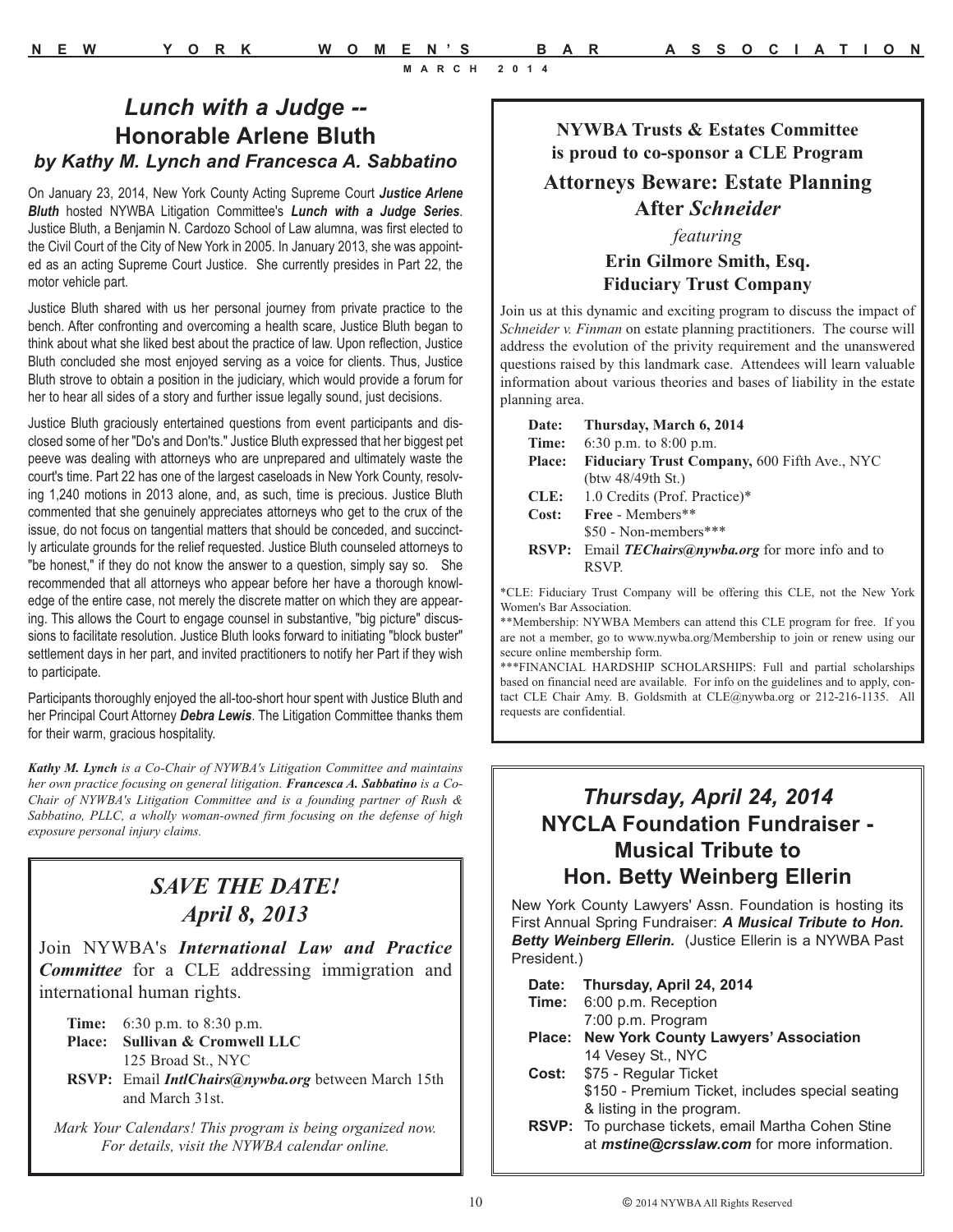### **Farewell to a Friend – Past President Hon. Freda Silbowitz (Hertz)** (1915-2013)

*by Elizabeth A. Bryson*



NYWBA mourns the passing of Hon. Freda Silbowitz, who was involved in the NYWBA in many capacities for decades and served as President in 1963-64. She was 98 and was predeceased by her beloved husband, Murray Hertz.

Born in 1915, she pumped gas at her father's service station in the Bronx when she was a girl. After graduating from Hunter College in 1935 (Phi Beta Kappa), she went to Columbia Law School, at a time when few women became

attorneys. (There were only 16 women in her graduating class.) She was admitted to the New York bar in 1938. After many years in private practice, she was appointed a Judge of the Family Court.

I got to know Judge Silbowitz in the early 2000's. As part of our planning for the NYWBA's 70th Anniversary in 2003-04, a committee was formed to reach out to past Presidents like Freda. As she provided stories about the NYWBA and info about how to reach past presidents from the mid-1940's through the early 1970's, I came to adore her. She was smart, funny and a real kick – our kind of gal!

Among other accomplishments during her NYWBA tenure, she chaired a distinguished United Nations Reception for members of the British Bar who traveled to the U.S. to exchange knowledge and insights about our respective legal systems. By the time I met her, she was a "snow bird," splitting each year between homes in Halladale, Florida and New York City, and practicing law in both locations. She passed away in Florida on December 11, 2013, and she will be missed.

#### **Law & Reorder** *presents*

*"What In-House Counsel Want"* 

*featuring distinguished in-house lawyers*

**Sarah Francois-Poncet** Sr. VP/Deputy Chief Legal Officer, Chanel

**Roy A. Shulman** VP/Chief Legal Officer Operations & Systems, Prudential

Financial, Inc.

#### **Rhonda Joy McLean**

Deputy General Counsel, Time Inc.

At this event, attendees will hear about what in-house counsel seek in outside counsel. Panelists will debate the long-term viability of the billable hour, budgeting, and alternative fees. Attendees will learn about the internal pressures on in-house lawyers around staffing, use of diversity as criteria, daily challenges facing in-house lawyers, and how better to forge a partnership of trust and mutual success.

| Date:         | <b>Tuesday, Mar. 11, 2014</b>                            |
|---------------|----------------------------------------------------------|
| Time:         | 12:15 p.m. to $2:00$ p.m. (lunch provided)               |
| <b>Place:</b> | Wilkie Farr & Gallagher LLP                              |
|               | 787 Seventh Ave. (btw 51/52 St.), NYC (34th floor)       |
| Cost:         | <b>Free - First time Law &amp; Reorder attendees</b>     |
|               | \$50 - Non-first time Law & Reorder attendees (or with   |
|               | \$150 Membership Fee, includes 4 consecutive events)     |
|               | <b>RSVP:</b> For more information and to register, visit |
|               | http://lawandreorder.com/ny.asp                          |
|               |                                                          |

### **An In-depth Look Into the Surrogate Court**

*by Leona Beane*

On October 23, 2013 the NYWBA's Trusts & Estates Committee together with the Puerto Rican Bar Association successfully presented the CLE Program, *"Practicing in the New York County Surrogate's Court and Tour of the Court"*. The program was filled to capacity with approximately 60 people registered and in a full Courtroom.

Much of the program's success was due to the expert speakers. The speakers included the following:

> *Honorable Rita Mella*, Surrogate, New York County *Diana Sanabria, Esq.*, Chief Clerk *Dorothy Henderson, Esq.*, Chief Court Attorney, Law Department *Timothy J. Ameres, Esq.,* Chief Probate Clerk *Gunwanti Singh, Esq.*, Chief Accounting Clerk *Larry Wolfson,* Chief Administration Clerk *Sandra DelValle*, Chief Miscellaneous Clerk

Surrogate Hon. Rita Mella welcomed the audience. The first speaker was Chief Clerk, Diana Sanabria, who provided an overview of the Surrogate Court, including the number and types of cases the court hears. The department heads of the Court then provided a complete overview of their departments, the type of proceedings they hear and what they look for when reviewing papers filed. The program provided practical information for both novices as well as experienced trusts and estates attorneys. The tips were wonderful, such as a reminder of the difference between a 'verification' and 'acknowledgment', which was explained by the Chief Miscellaneous Clerk. This is an important point that attorneys sometimes forget in preparing papers for filing.

With the program, program materials were emailed to the registrants, including approximately 170 pages of various Court forms and information about the Surrogate Court. These materials included virtually all the basic forms needed in commencing proceedings in the Surrogate Court, such as Probate, the Probate Petition, the Waiver and Consent, the Citation and Proposed Decree. A similar set of materials was provided of sample forms for Administration proceedings and for Accounting proceedings.

The program provided 2.5 CLE Credits. Members of the NYWBA and the Puerto Rican Bar Association attended the CLE free of charge. Non-members were able to attend this CLE for only \$50. Following the event several non-members decided to join the NYWBA and were able to credit the \$50 fee towards their annual membership.

The evaluation forms had great evaluations and reviews, and many specifically thanked the NYWBA for providing such a valuable program; a few registrants indicated we should do a program like this every year. One person in particular stated the following: "NYWBA provides such an immense service benefit by providing these CLE's to NYWBA members free of charge".

At the end, the Chief Clerk provided a tour of the Courthouse, including the Record Room, provided a demonstration of how records and files are maintained and retrieved.

It was a very successful program, and all of the registrants were happy that the program was offered and that they attended. The Trusts & Estates Committee will continue to provide additional programs throughout the year.

*Leona Beane, Esq. concentrates her practice in the areas of trusts and estates, guardianships, and alternative dispute resolution, including mediation and arbitration. She is also a member of the NYWBA Board of Directors, Co-Chair of the Trusts and Estates Committee, and Chair of the Alternate Dispute Resolution Committee.*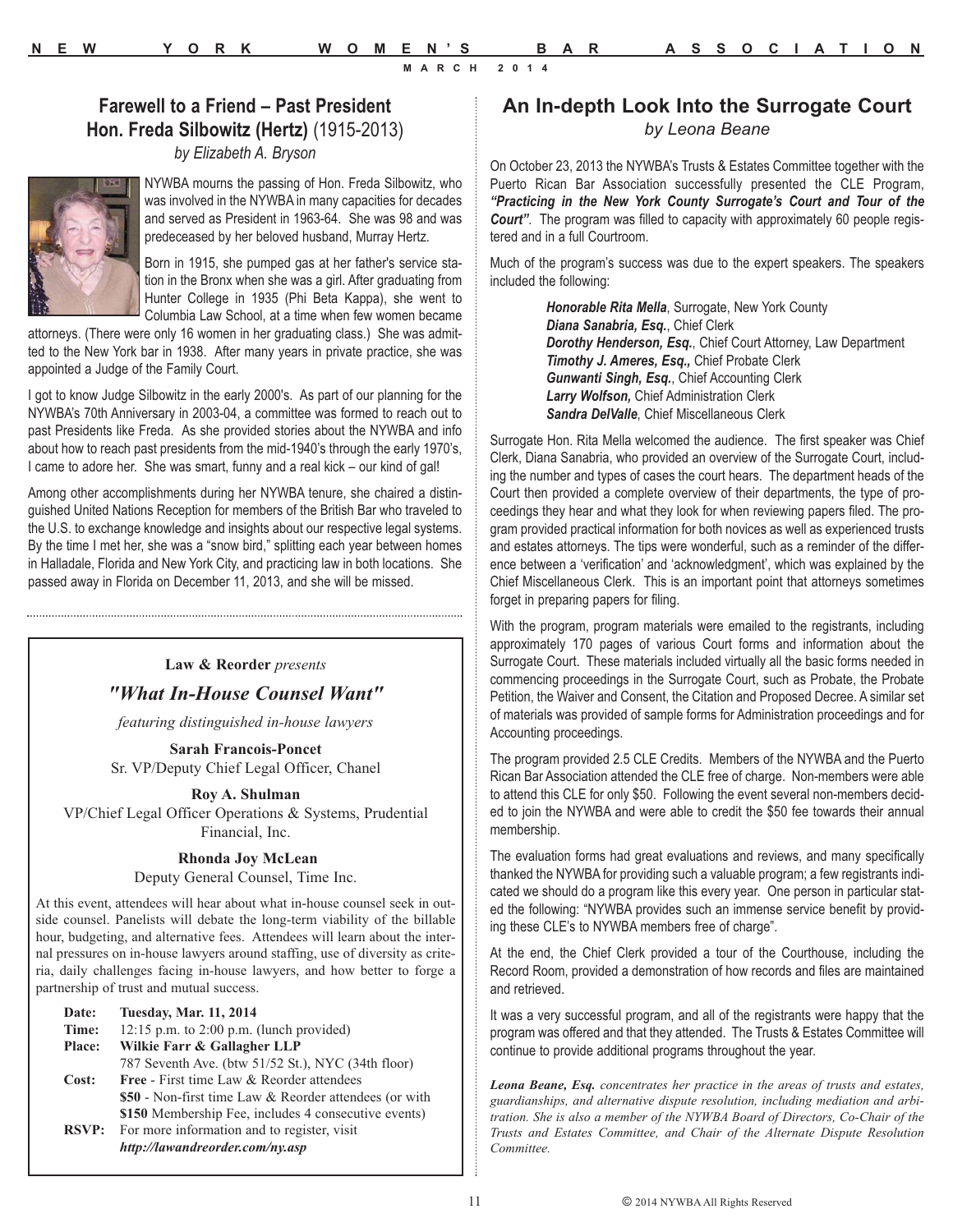*NYWBA is proud to support* 

### **Fordham University School of Law's**

#### CLE Program entitled

### *"Surviving Revictimization: Challenging Social and Institutional Responses to Gender Violence"*

Join Fordham for its 18th Annual Forum on Domestic Violence. This two-day conference will feature keynote speaker *Professor Sarah Buel*, clinical professor of law at Sandra Day O'Connor College of Law, Arizona State University. The conference will address post separation legal issues such as enforcing family and matrimonial judgments; economic abuses ranging from mortgage foreclosures to tax issues to identity theft; and matters pertaining to custody, visitation, and orders of protection. The conference will further address institutional legal issues such as assisting survivors of domestic violence involved with law enforcement, religious, education, and military institutions; working with quasi-legal processes; and finding institutional resources to keep clients safe.

| Date:        | Monday/Tuesday, Mar. 3/4, 2014                     |
|--------------|----------------------------------------------------|
| Time:        | 9:00 a.m. to 5:00 p.m.                             |
| Place:       | Fordham University, 113 W. 60th St., 12th Fl., NYC |
|              | (btw Amsterdam / Columbus Aves.)                   |
| CLE:         | 12.0 CLE Credits* (for newly admitted and          |
|              | experienced attorneys)                             |
| Cost:        | \$165 for both days; \$110 for one day             |
| <b>RSVP:</b> | For more information, email Dora Galacatos         |
|              | at galacatos@fordham.edu                           |

\*Fordham Law School is an accredited CLE provider. Fordham Law School's financial aid policy for accredited CLE programs is applicable to this conference. *(Note: This program is presented by Fordham so NYWBA's free CLE initiative does not apply.)*

# *SAVE THE DATE!*

**NYWBA Matrimonial and Family Law Committee** 

#### *presents*

### *"What to do about the Post-Judgment Blues"*

Please join us for a riveting discussion of the all too common post-judgment issues that plague our clients and us after settlement. The Hon. Matthew F. Cooper and Hon. Lori S. Sattler have geared up for this meeting, twice before in fact, but you will not be disappointed. Issues concerning relocation, support modifications and changes in custody are the mainstays of the post-judgment part and suggestions as to how to draft language to avoid such applications together with tips on what your papers should include will be addressed. (No discussion of pending cases.)

| <b>Date:</b>  | Wednesday, June 4, 2014, at 6:00 pm                    |
|---------------|--------------------------------------------------------|
|               | (Attendees will not be admitted after 6:30 p.m.)       |
| <b>Place:</b> | <b>Blank Rome, LLP</b> , The Chrysler Building,        |
|               | 405 Lexington Ave., NYC (at 42nd St.)                  |
| Cost:         | Free for Members*                                      |
|               | <b>RSVP:</b> This event is currently closed, but email |

**RSVP:** This event is currently closed, but email *MFrsvp@nywba.org* if you are interested in attending in case any spaces open up!

*The Committee thanks Blank Rome, LLP for hosting.* \*If you are not a current member, join or renew using our secure online membership form at *www.nywba.org/Membership*.

### **NYWBA Litigation Committee**

*presents*

### **"A View from the Bench: Effective Writing for Motion & Appellate Practice"**

*featuring*

Honorable Lisa A. Sokoloff Civil Court of the City of New York

Honorable Melissa A. Crane Civil Court of the City of New York

These distinguished jurists will discuss legal writing from the judicial perspective and provide invaluable insight on how to polish your written submissions and maximize your persuasive skills. Bring your questions!



contact info to *litigationchairs@nywba.org*

*Due to space limitation, advance registration is required.* 

\*NYWBA Membership is open to lawyers, judges, law students and law school graduates awaiting admission. It's easy to join or renew using our secure online membership form at *www.nywba.org/membership*.

### **National Association of Women Lawyers**  proudly presents its mid-year meeting

### *Leadership Through Change*

*Lessons from D.C. and Beyond*

Join NAWL in the nation's capital for a program that will advise women lawyers on how to advance their careers and obtain leadership positions. The program is geared to women attorneys, in all stages of their career, working in all types of environments. It will include interactive and dynamic panels on: *"Navigating in a Majority Environment: Clearing the Hurdles to Success"; "Cyber Security: We All Have a Stake"; "Developing Lawyers as Leaders"; "50 Years after the Equal Pay Act and Title VII: Where We Stand"; and "Power: How to Get It and What to Do with It."* Attendees will have the invaluable opportunity to network with NAWL members from across the country and, this year, be on hand for the beginning of the 101st National Cherry Blossom Festival around the iconic Tidal Basin.

**Date: Mar. 19-20, 2014 Location: Renaissance Washington, DC Downtown Hotel,**  999 Ninth St. NW, Washington, D.C. Cost: Special Group Rate: \$259/night (plus tax)\* RSVP: For more information and to RSVP, visit *http://www.nawl.org/p/cm/ld/fid=114*

\*This rate will be limited to NAWL event registrants on a first-come, first-served basis for 3 days before and after the event, based on availability. Reservations can be made directly with the Marriott at 1-800-468-3571 or 202-898-9000.